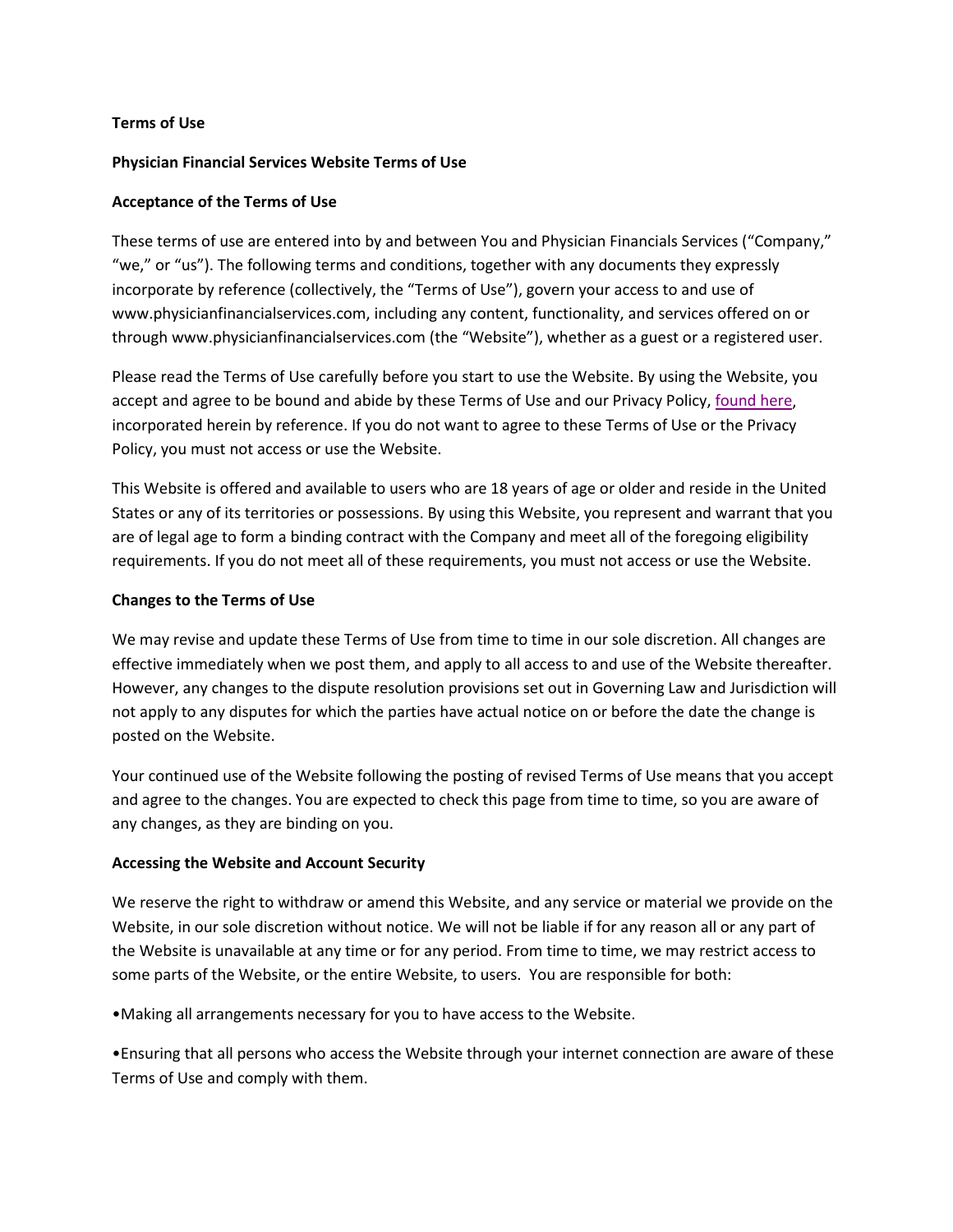To access the Website or some of the resources it offers, you may be asked to provide certain registration details or other information. It is a condition of your use of the Website that all the information you provide on the Website is correct, current, and complete. You agree that all information you provide to register with this Website or otherwise, including, but not limited to, through the use of any interactive features on the Website, is governed by ou[r Privacy Policy,](https://www.physicianfinancialservices.com/privacy.cfm) and you consent to all actions we take with respect to your information consistent with our Privacy Policy.

If you choose, or are provided with, a user name, password, or any other piece of information as part of our security procedures, you must treat such information as confidential, and you must not disclose it to any other person or entity. You also acknowledge that your account is personal to you and agree not to provide any other person with access to this Website or portions of it using your user name, password, or other security information. You agree to notify us immediately of any unauthorized access to or use of your user name or password or any other breach of security. You also agree to ensure that you exit from your account at the end of each session. You should use particular caution when accessing your account from a public or shared computer so that others are not able to view or record your password or other personal information.

We have the right to disable any user name, password, or other identifier, whether chosen by you or provided by us, at any time in our sole discretion for any or no reason, including if, in our opinion, you have violated any provision of these Terms of Use.

#### **Intellectual Property Rights**

The Website and its entire contents, features, and functionality (including but not limited to all information, software, text, displays, images, video, and audio, and the design, selection, and arrangement thereof) are owned by the Company, its licensors, or other providers of such material and are protected by United States and international copyright, trademark, patent, trade secret, and other intellectual property or proprietary rights laws.

These Terms of Use permit you to use the Website for your personal, non-commercial use only. You must not reproduce, distribute, modify, create derivative works of, publicly display, publicly perform, republish, download, store, or transmit any of the material on our Website, except as follows:

•Your computer may temporarily store copies of such materials in RAM incidental to your accessing those materials.

•You may store files that are automatically cached by your Web browser for display enhancement purposes.

•You may print or download one copy of a reasonable number of pages of the Website for your own personal, non-commercial use and not for further reproduction, publication, or distribution.

•If we provide desktop, mobile, or other applications for download, you may download a single copy to your computer or mobile device solely for your own personal, non-commercial use, provided you agree to be bound by our end user license agreement for such applications.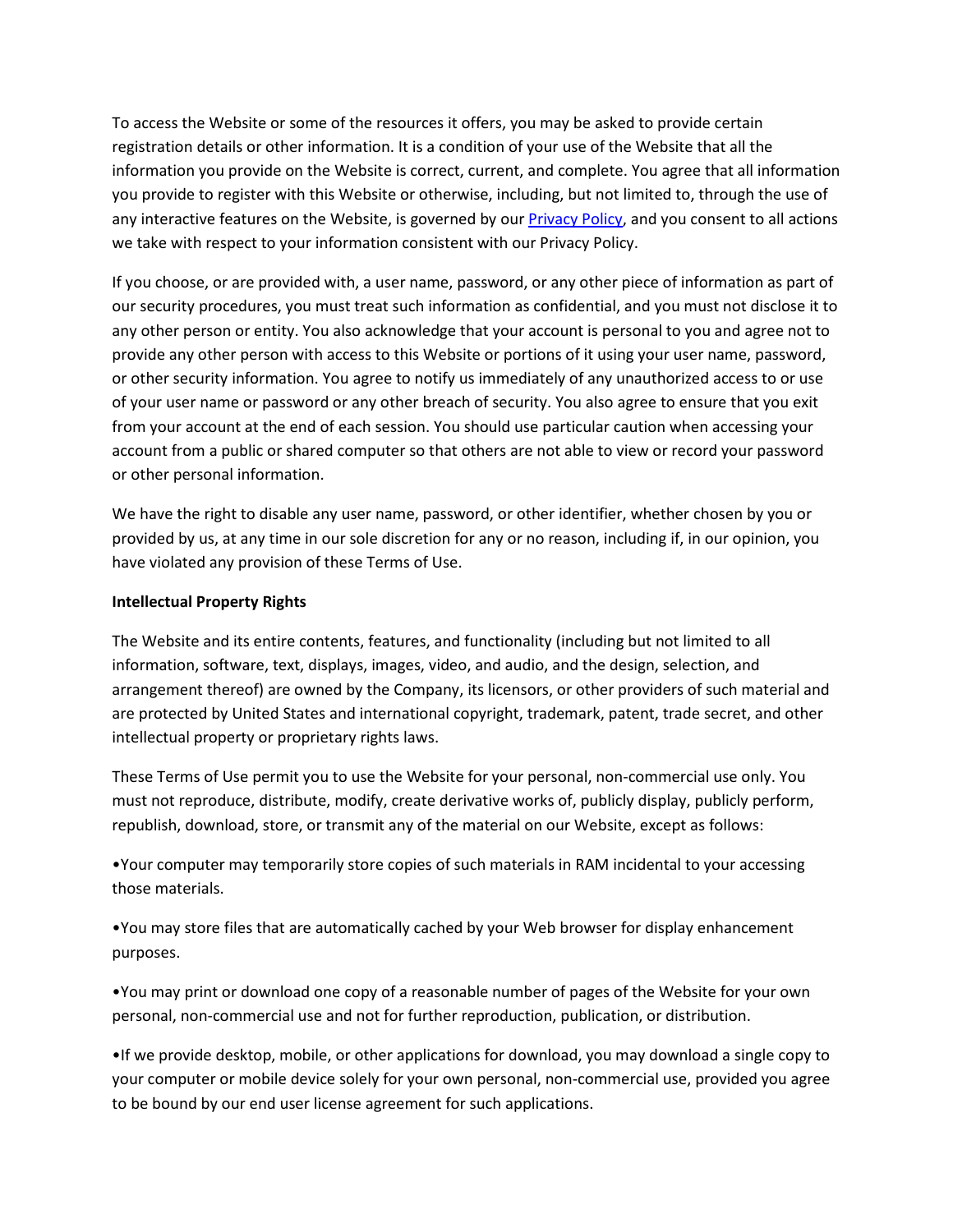#### You must not:

•Modify copies of any materials from this site.

•Use any illustrations, photographs, video or audio sequences, or any graphics separately from the accompanying text.

•Delete or alter any copyright, trademark, or other proprietary rights notices from copies of materials from this site.

You must not access or use for any commercial purposes any part of the Website or any services or materials available through the Website.

If you print, copy, modify, download, or otherwise use or provide any other person with access to any part of the Website in breach of the Terms of Use, your right to use the Website will stop immediately and you must, at our option, return or destroy any copies of the materials you have made. No right, title, or interest in or to the Website or any content on the Website is transferred to you, and all rights not expressly granted are reserved by the Company. Any use of the Website not expressly permitted by these Terms of Use is a breach of these Terms of Use and may violate copyright, trademark, and other laws.

The owner of this Website respects the intellectual property rights of others. Third party materials that we do not own or control may be transmitted, stored, accessed or otherwise made available using the Sites. We have adopted a policy that provides for the removal of any content or the suspension of any user that is found to have repeatedly infringed on the copyright of a third party. If you believe that any material available via the Websites violates your copyright rights, you should notify us using the notice procedure for claimed infringement under the DMCA (17 USC Section 512). Please promptly notify our agent: Lawrence B. Keller, Lkeller@physicianfinancialservices.com and 516-677-6211. Please make you sure that you specifically identify the copyrighted work that you claim has been infringed by providing specific URL(s) and a precise description of where the copyrighted material is located on the page(s).

We may give notice to our users of any infringement notice by means of a general notice on any of our Sites, electronic mail to a user's e-mail address in our records, or by written communication sent to a user's last known physical address in our records. If you receive such an infringement notice, you may provide counter-notification in writing. Please be advised that if you submit a counter-notification, that notice along with your identifying information included in the notice will be provided to the party that submitted the original claim of infringement.

If you believe that content on the Sites violates other non-copyright intellectual property rights, including your trademark or publicity rights, please promptly notify the owner of this Website by submitting the following information to the street or email address set forth below: the basis for your rights (including any trademark or other relevant registrations); a succinct description of the alleged violation and the nature of the rights violated; and the location (including URL or internet address) of the content that you believe to be infringing on the Sites.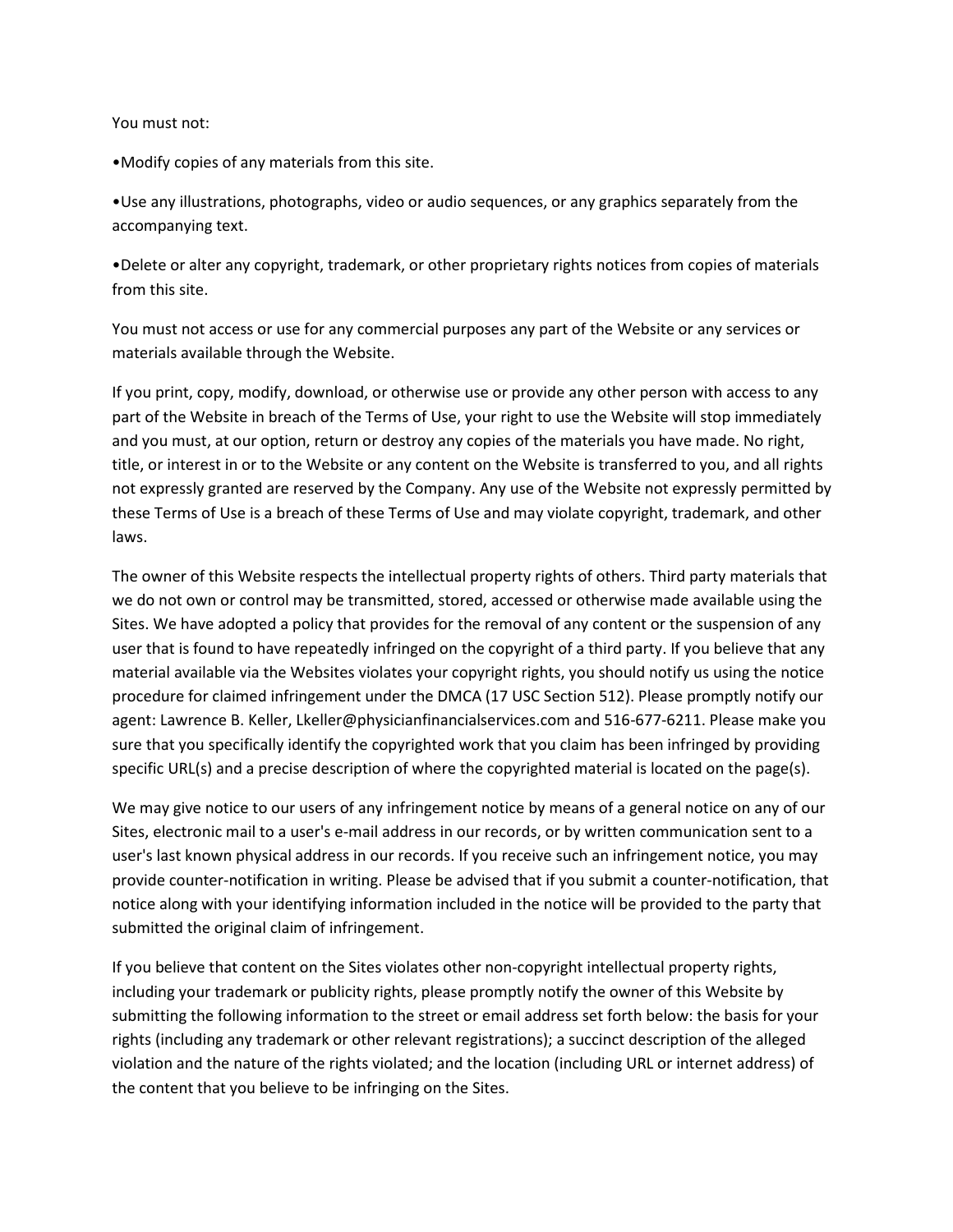By Mail: Physician Financial Services

250 Crossways Park Drive

Woodbury, NY 11797

By Email: Lkeller@physicianfinancialservices.com

### **Trademarks**

The Company name, logo, and all related names, logos, product and service names, designs, and slogans are trademarks of the Company or its affiliates or licensors. You must not use such marks without the prior written permission of the Company. All other names, logos, product and service names, designs, and slogans on this Website are the trademarks of their respective owners.

### **Prohibited Uses**

You may use the Website only for lawful purposes and in accordance with these Terms of Use. You agree not to use the Website:

•In any way that violates any applicable federal, state, local, or international law or regulation (including, without limitation, any laws regarding the export of data or software to and from the US or other countries).

•To transmit, or procure the sending of, any advertising or promotional material, including any "junk mail," "chain letter," "spam," or any other similar solicitation.

•To impersonate or attempt to impersonate the Company, a Company employee, another user, or any other person or entity (including, without limitation, by using email addresses associated with any of the foregoing).

•To engage in any other conduct that restricts or inhibits anyone's use or enjoyment of the Website, or which, as determined by us, may harm the Company or users of the Website, or expose them to liability.

Additionally, you agree not to:

•Use the Website in any manner that could disable, overburden, damage, or impair the site or interfere with any other party's use of the Website, including their ability to engage in real time activities through the Website.

•Use any robot, spider, or other automatic device, process, or means to access the Website for any purpose, including monitoring or copying any of the material on the Website.

•Use any manual process to monitor or copy any of the material on the Website, or for any other purpose not expressly authorized in these Terms of Use, without our prior written consent.

•Use any device, software, or routine that interferes with the proper working of the Website.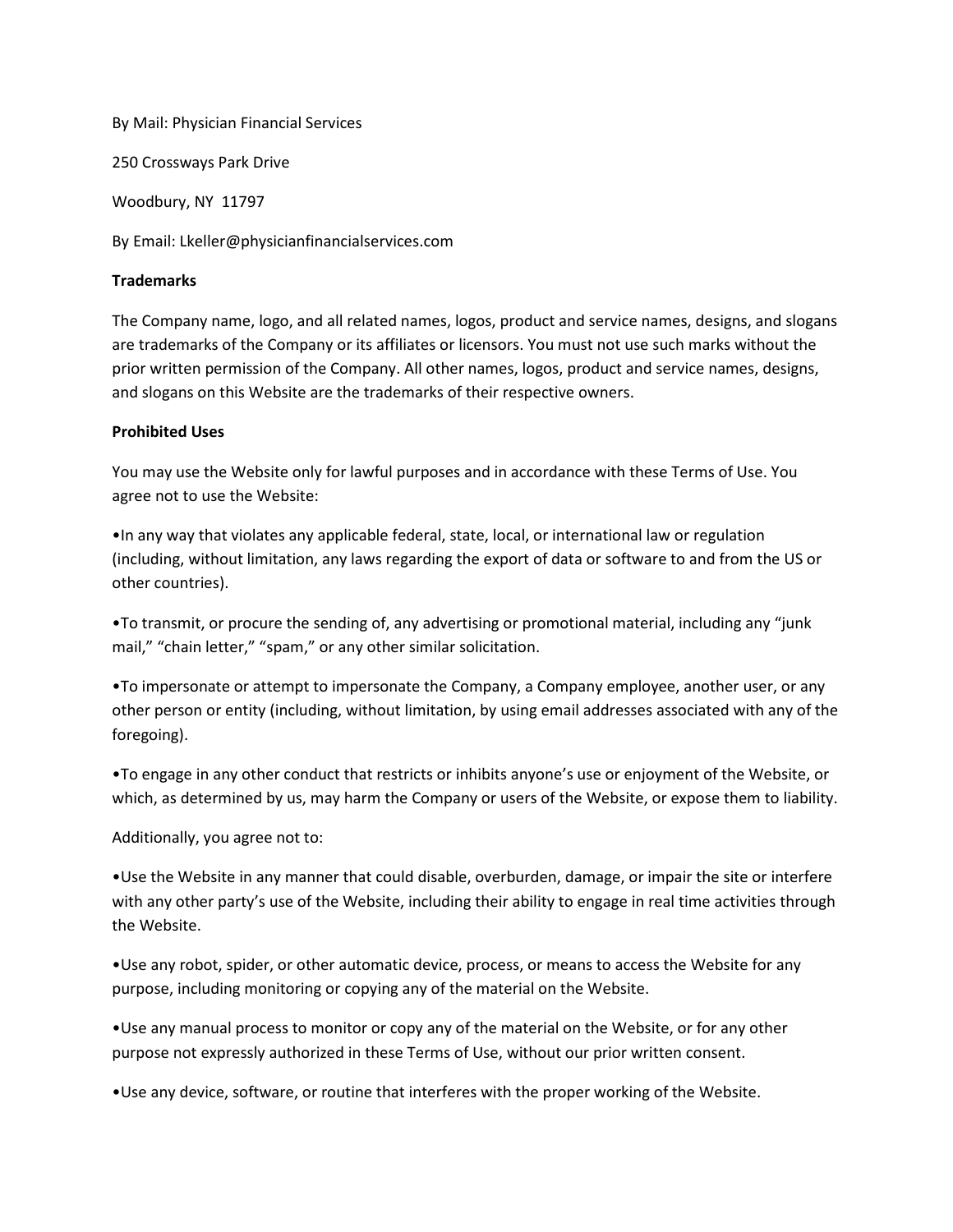•Introduce any viruses, Trojan horses, worms, logic bombs, or other material that is malicious or technologically harmful.

•Attempt to gain unauthorized access to, interfere with, damage, or disrupt any parts of the Website, the server on which the Website is stored, or any server, computer, or database connected to the Website.

•Attack the Website via a denial-of-service attack or a distributed denial-of-service attack.

•Otherwise attempt to interfere with the proper working of the Website.

# Reliance on Information Posted

The information presented on or through the Website is made available solely for general information purposes. We do not warrant the accuracy, completeness, or usefulness of this information. Any reliance you place on such information is strictly at your own risk. We disclaim all liability and responsibility arising from any reliance placed on such materials by you or any other visitor to the Website, or by anyone who may be informed of any of its contents.

This Website may include content provided by third parties, including materials provided by other users, and third-party licensors, syndicators, aggregators, and/or reporting services. All statements and/or opinions expressed in these materials, and all articles and responses to questions and other content, other than the content provided by the Company, are solely the opinions and the responsibility of the person or entity providing those materials. These materials do not necessarily reflect the opinion of the Company. We are not responsible, or liable to you or any third party, for the content or accuracy of any materials provided by any third parties.

### **Changes to the Website**

We may update the content on this Website from time to time, but its content is not necessarily complete or up-to-date. Any of the material on the Website may be out of date at any given time, and we are under no obligation to update such material.

### **Information About You and Your Visits to the Website**

All information we collect on this Website is subject to our **Privacy Policy**. By using the Website, you consent to all actions taken by us with respect to your information in compliance with the Privacy Policy.

# **Linking to the Website and Social Media Features**

You may link to our homepage, provided you do so in a way that is fair and legal and does not damage our reputation or take advantage of it, but you must not establish a link in such a way as to suggest any form of association, approval, or endorsement on our part.

This Website may provide certain social media features that enable you to:

•Link from your own or certain third-party websites to certain content on this Website.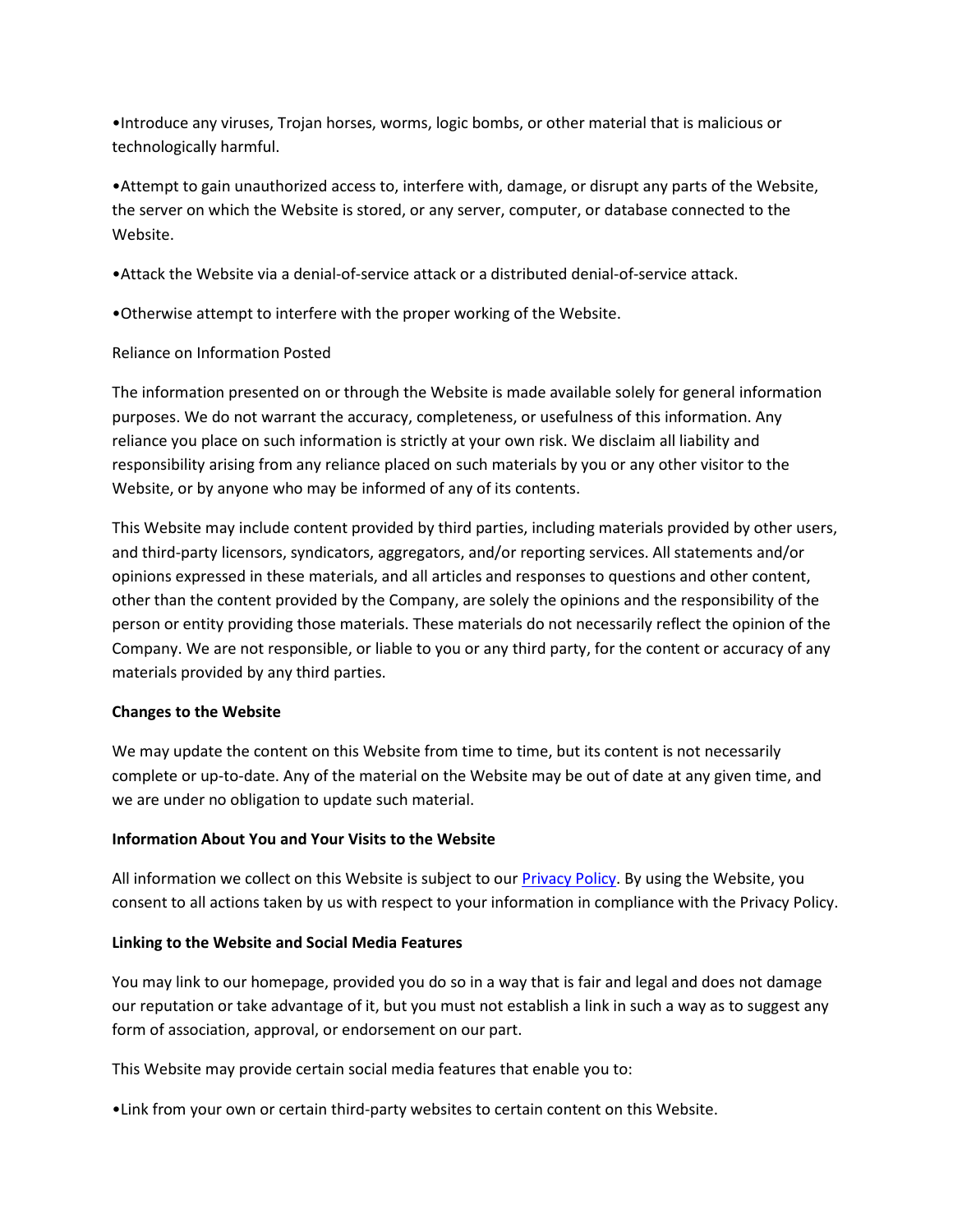•Send emails or other communications with certain content, or links to certain content, on this Website.

•Cause limited portions of content on this Website to be displayed or appear to be displayed on your own or certain third-party websites.

You may use these features solely as they are provided by us, and solely with respect to the content they are displayed with, and otherwise in accordance with any additional terms and conditions we provide with respect to such features. Subject to the foregoing, you must not:

•Establish a link from any website that is not owned by you.

•Cause the Website or portions of it to be displayed on, or appear to be displayed by, any other site, for example, framing, deep linking, or in-line linking.

•Link to any part of the Website other than the homepage.

•Otherwise take any action with respect to the materials on this Website that is inconsistent with any other provision of these Terms of Use.

The website from which you are linking, or on which you make certain content available, must comply in all respects with the Content Standards set out in these Terms of Use. You agree to cooperate with us in causing any unauthorized framing or linking immediately to stop. We reserve the right to withdraw linking permission without notice. We may disable all or any social media features and any links at any time without notice in our discretion.

### **Links from the Website**

If the Website contains links to other sites and resources provided by third parties, these links are provided for your convenience only. This includes links contained in advertisements, including banner advertisements and sponsored links. We have no control over the contents of those sites or resources, and accept no responsibility for them or for any loss or damage that may arise from your use of them. If you decide to access any of the third-party websites linked to this Website, you do so entirely at your own risk and subject to the terms and conditions of use for such websites.

#### **Geographic Restrictions**

The owner of the Website is based in the State of New York in the United States. We provide this Website for use only by persons located in the United States, and it may only be available to people located in the United States. We make no claims that the Website or any of its content is available or appropriate outside of the United States. Access to the Website may not be legal by certain persons or in certain countries.

#### **Apple Disclaimer**

The following paragraph applies to any version of the Sites that you acquire from the Apple App Store. These Terms constitute an agreement entered into between you and the owner of this Website. Apple,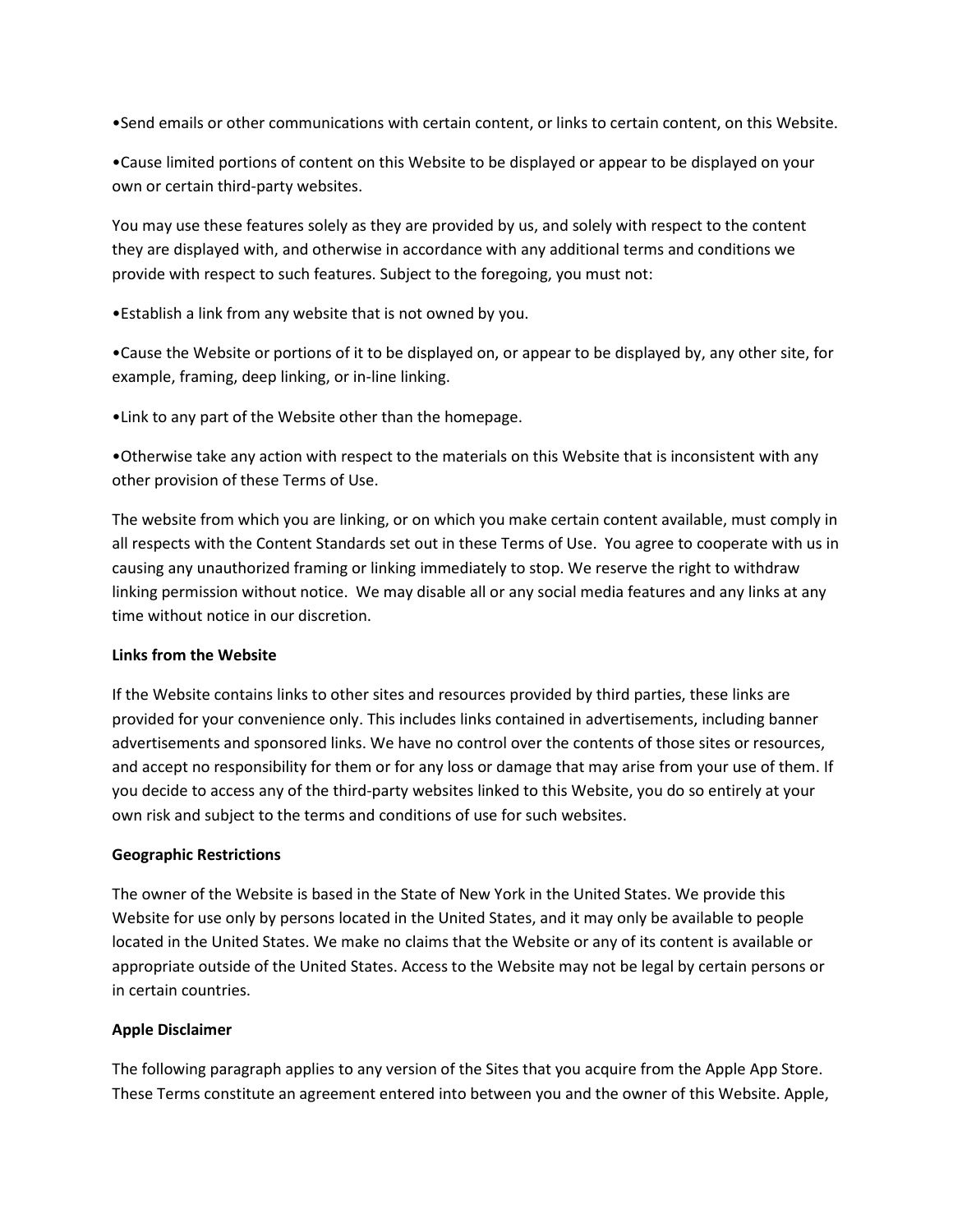Inc. ("Apple") is not a party to these Terms and shall have no obligations with respect to the Sites. The owner of this Website, not Apple, is solely responsible for any version of the Sites that you acquire from the Apple App Store and the content thereof as set forth hereunder. However, Apple and Apple's subsidiaries are third party beneficiaries of these Terms. Upon your acceptance of these Terms, Apple shall have the right (and will be deemed to have accepted the right) to enforce these Terms against you with respect to the version of the Sites you acquire from the Apple App Store as a third-party beneficiary of these Terms. You represent and warrant that (i) you are not located in a country that is subject to a U.S. Government embargo, or that has been designated by the U.S. Government as a "terrorist supporting" country; and (ii) you are not listed on any U.S Government list of prohibited or restricted parties. These Terms incorporate by reference the Licensed Application End User License Agreement published by Apple, for purposes of which, you are "the end-user." In the event of a conflict in the terms of the Licensed Application End User License Agreement and these Terms, these Terms shall control.

### **Disclaimer of Warranties**

No advice or information, whether oral or written, obtained from or through our Websites, products or services will create any warranty not expressly made herein. The foregoing exclusions of warranties do not apply to the extent prohibited by applicable law.

The Websites are not a substitute for seeking financial advice concerning your specific circumstances from a qualified attorney, accountant, investment or other professional advisor. As a courtesy, we make efforts to ensure the accuracy of information provided, but the accuracy of information on the Website is not guaranteed and may be subject to change without notice, and revisions to material posted on the Website may not be made immediately following any such change. While the Website (i) may display language or features from an insurance policy/policies or a variable annuity contract/contracts; or (ii) may summarize certain features of an insurance policy/policies; or (iii) may provide information about advisory or brokerage accounts, nothing stated in the Website modifies, alters, or supplants the terms of any insurance policy or annuity contract, or any advisory or brokerage account statements or information, in any way, nor should such content be construed as such.

The Content contained on the Websites is not intended, in any manner, as an official brokerage or mutual fund statement, quarterly performance report or a record of policy values.

Any performance data quoted represents past performance and does not guarantee future results. The investment return and principal of an investment will fluctuate so that an investor's shares when redeemed may be worth more or less than the original cost. The values represented on the Website may not reflect the true original cost of your initial investment. You should not rely on this information for any financial decision making. You are encouraged to review and maintain the official source document(s) provided by the account or policy custodian(s). Those source documents may contain notices, disclosures and other important information and may also serve as a reference should questions arise regarding the accuracy of the information in this report. Always refer to these source documents for lending, legal or tax purposes.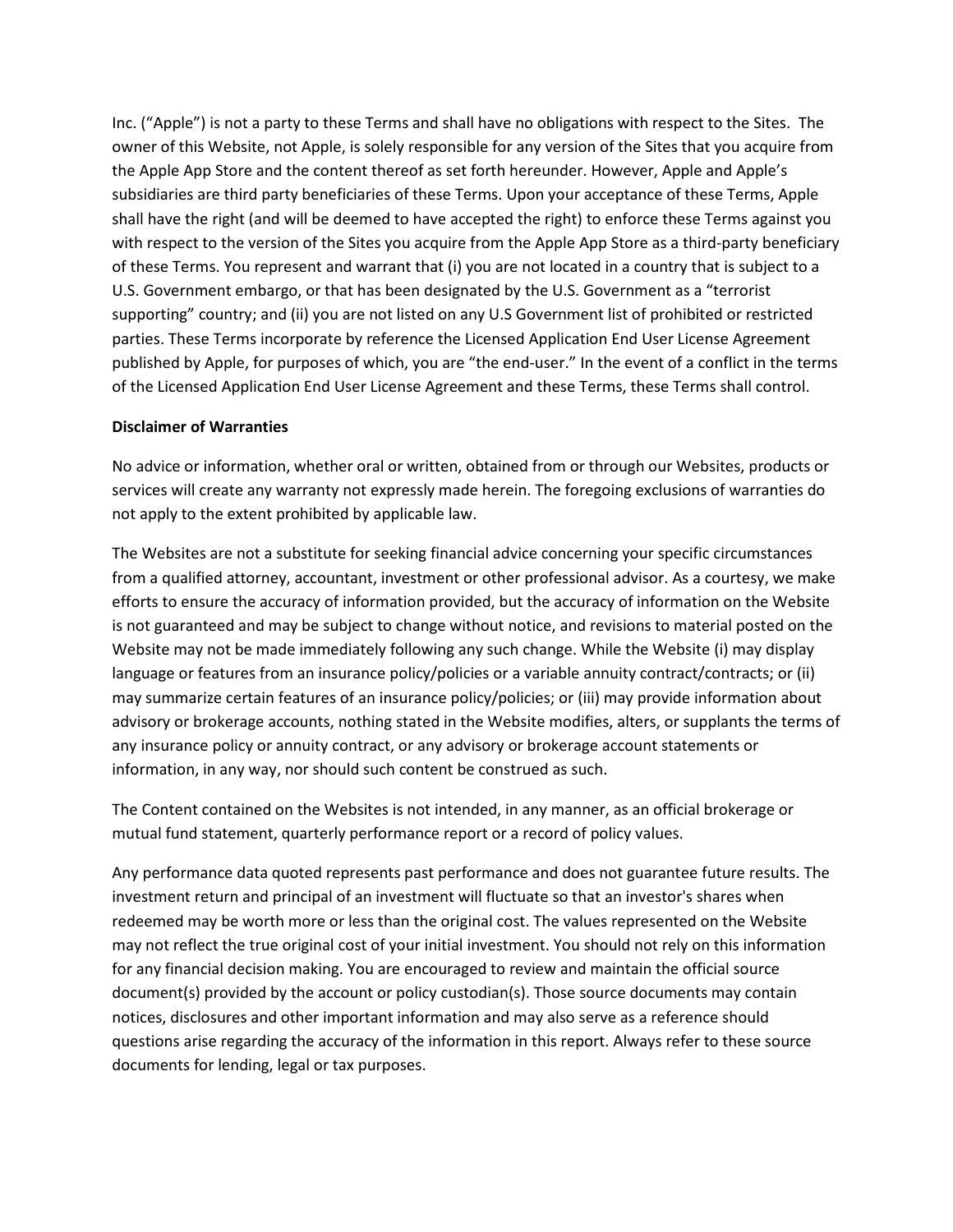Some content of the Websites are provided by third parties as a convenience to you ("Third Party Content"). Third Party Content is outside our control. Neither the owner of the Website nor the provider(s) of Third Party Content take responsibility for the suitability of the Third Party Content. The provision of Third Party Content is not an endorsement of the Third Party Content, any third party service, or its sponsoring organization.

REFERENCE TO A FUND OR SECURITY INCLUDED ANYWHERE ON OUR SITES IS NOT A RECOMMENDATION TO BUY, SELL, OR HOLD THAT, OR ANY OTHER SECURITY.

YOUR USE OF THE WEBSITE, ITS CONTENT, AND ANY SERVICES OR ITEMS OBTAINED THROUGH THE WEBSITE IS AT YOUR OWN RISK. THE WEBSITE, ITS CONTENT, AND ANY SERVICES OR ITEMS OBTAINED THROUGH THE WEBSITE ARE PROVIDED ON AN "AS IS" AND "AS AVAILABLE" BASIS, WITHOUT ANY WARRANTIES OF ANY KIND, EITHER EXPRESS OR IMPLIED. NEITHER THE COMPANY NOR ANY PERSON ASSOCIATED WITH THE COMPANY MAKES ANY WARRANTY OR REPRESENTATION WITH RESPECT TO THE COMPLETENESS, SECURITY, RELIABILITY, QUALITY, ACCURACY, OR AVAILABILITY OF THE WEBSITE. WITHOUT LIMITING THE FOREGOING, NEITHER THE COMPANY NOR ANYONE ASSOCIATED WITH THE COMPANY REPRESENTS OR WARRANTS THAT THE WEBSITE, ITS CONTENT, OR ANY SERVICES OR ITEMS OBTAINED THROUGH THE WEBSITE WILL BE ACCURATE, RELIABLE, ERROR-FREE, OR UNINTERRUPTED, THAT DEFECTS WILL BE CORRECTED, THAT OUR SITE OR THE SERVER THAT MAKES IT AVAILABLE ARE FREE OF VIRUSES OR OTHER HARMFUL COMPONENTS, OR THAT THE WEBSITE OR ANY SERVICES OR ITEMS OBTAINED THROUGH THE WEBSITE WILL OTHERWISE MEET YOUR NEEDS OR EXPECTATIONS.

TO THE FULLEST EXTENT PROVIDED BY LAW, THE COMPANY HEREBY DISCLAIMS ALL WARRANTIES OF ANY KIND, WHETHER EXPRESS OR IMPLIED, STATUTORY, OR OTHERWISE, INCLUDING BUT NOT LIMITED TO ANY WARRANTIES OF MERCHANTABILITY, NON-INFRINGEMENT, AND FITNESS FOR PARTICULAR PURPOSE.

THE FOREGOING DOES NOT AFFECT ANY WARRANTIES THAT CANNOT BE EXCLUDED OR LIMITED UNDER APPLICABLE LAW.

# **Limitation on Liability**

TO THE FULLEST EXTENT PROVIDED BY LAW, IN NO EVENT WILL THE COMPANY, ITS AFFILIATES, OR THEIR LICENSORS, SERVICE PROVIDERS, EMPLOYEES, AGENTS, OFFICERS, OR DIRECTORS BE LIABLE FOR DAMAGES OF ANY KIND, UNDER ANY LEGAL THEORY, ARISING OUT OF OR IN CONNECTION WITH YOUR USE, OR INABILITY TO USE, THE WEBSITE, ANY WEBSITES LINKED TO IT, ANY CONTENT ON THE WEBSITE OR SUCH OTHER WEBSITES, INCLUDING ANY DIRECT, INDIRECT, SPECIAL, INCIDENTAL, CONSEQUENTIAL, OR PUNITIVE DAMAGES, INCLUDING BUT NOT LIMITED TO, PERSONAL INJURY, PAIN AND SUFFERING, EMOTIONAL DISTRESS, LOSS OF REVENUE, LOSS OF PROFITS, LOSS OF BUSINESS OR ANTICIPATED SAVINGS, LOSS OF USE, LOSS OF GOODWILL, LOSS OF DATA, AND WHETHER CAUSED BY TORT (INCLUDING NEGLIGENCE), BREACH OF CONTRACT, OR OTHERWISE, EVEN IF FORESEEABLE.

THE FOREGOING DOES NOT AFFECT ANY LIABILITY THAT CANNOT BE EXCLUDED OR LIMITED UNDER APPLICABLE LAW.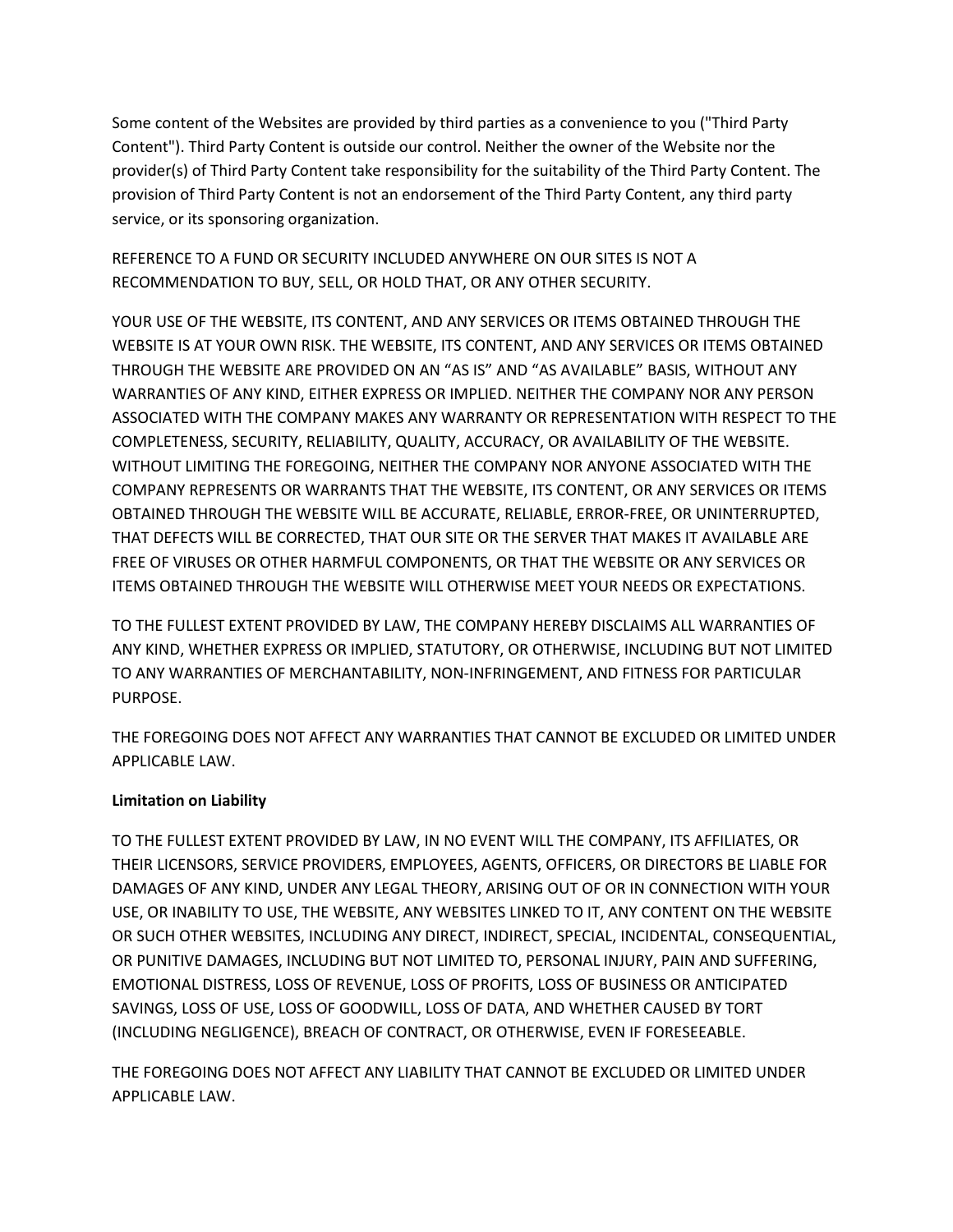#### **Indemnification**

You agree to defend, indemnify, and hold harmless the Company, its affiliates, licensors, and service providers, and its and their respective officers, directors, employees, contractors, agents, licensors, suppliers, successors, and assigns from and against any claims, liabilities, damages, judgments, awards, losses, costs, expenses, or fees (including reasonable attorneys' fees) arising out of or relating to your violation of these Terms of Use or your use of the Website, including, but not limited to, any use of the Website's content, services, and products other than as expressly authorized in these Terms of Use, or your use of any information obtained from the Website.

### **Governing Law and Jurisdiction**

All matters relating to the Website and these Terms of Use, and any dispute or claim arising therefrom or related thereto (in each case, including non-contractual disputes or claims), shall be governed by and construed in accordance with the internal laws of the State of New York without giving effect to any choice or conflict of law provision or rule (whether of the State of New York or any other jurisdiction).

Any legal suit, action, or proceeding arising out of, or related to, these Terms of Use or the Website shall be instituted exclusively in the federal courts of the United States or the courts of the State of New York, in each case located in the City of New York, and County of New York. You waive any and all objections to the exercise of jurisdiction over you by such courts and to venue in such courts.

### **Arbitration**

1.Purpose. Any Dispute (as defined below in these Terms) involving you and the owner of this Website shall be resolved through individual arbitration. In arbitration, there is no judge or jury and there is less discovery and appellate review than in court. This Section (the "Arbitration Provision") shall be broadly interpreted.

2.Definitions. The term "Dispute" means any claim or controversy related to the Sites, including but not limited to any and all: (1) claims for relief and theories of liability, whether based in contract, tort, fraud, negligence, statute, regulation, ordinance, or otherwise; (2) claims that arose before these Terms or any prior agreement; (3) claims that arise after the expiration or termination of these Terms; and (4) claims that are currently the subject of purported class action litigation in which you are not a member of a certified class. As used in this Arbitration Provision, any reference to "us," "we" or the owner of this Website shall include the owner and any of its predecessors, successors, assigns, parents, subsidiaries and affiliated companies and each of their respective officers, directors, employees and agents, and "you" means you and any users or beneficiaries of your access to the Sites. Notwithstanding the foregoing, Disputes relating to the scope, validity, or enforceability of this arbitration provision will not be subject to arbitration.

3.Right to Sue in Small Claims Court. Notwithstanding anything in this Arbitration Provision, either party may elect to bring an individual action in small claims court if the claim is not aggregated with the claim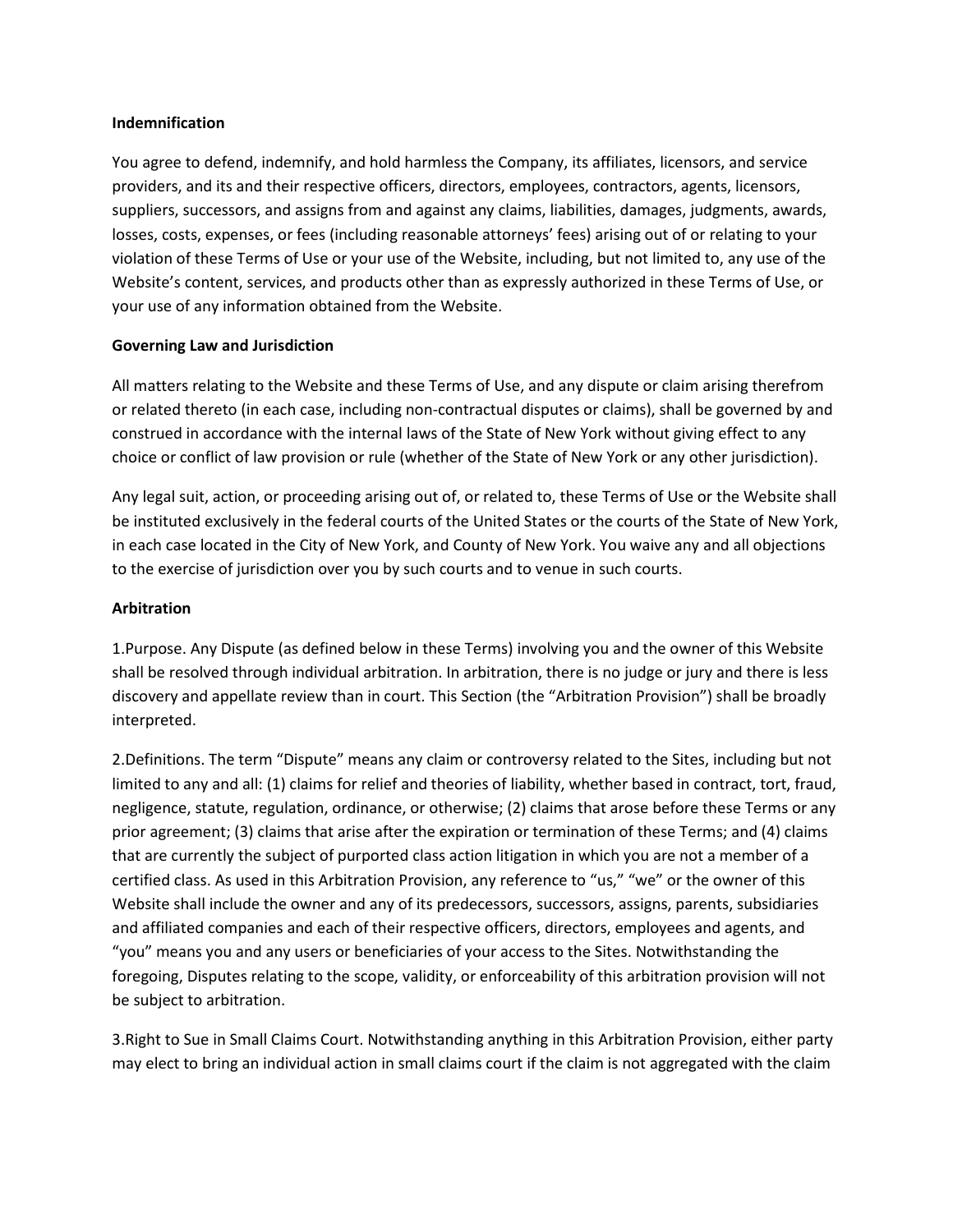of any other person and if the amount in controversy is properly within the jurisdiction of the small claims court.

4.Right to Opt Out. IF YOU DO NOT WISH TO ARBITRATE DISPUTES YOU MAY DECLINE TO HAVE YOUR DISPUTES WITH US ARBITRATED BY NOTIFYING US IN WRITING WITHIN 30 DAYS OF THE LATER OF YOUR FIRST ACCESS TO OR USE OF THE SITES, BY MAIL TO 250 CROSSWAYS PARK DRIVE, WOODBURY, NY 11797. YOUR WRITTEN NOTIFICATION TO US MUST INCLUDE YOUR NAME, ADDRESS AND TELEPHONE NUMBER AS WELL AS A CLEAR STATEMENT THAT YOU DO NOT WISH TO RESOLVE DISPUTES WITH YS THROUGH ARBITRATION. YOUR DECISION TO OPT OUT OF THIS ARBITRATION PROVISION WILL HAVE NO ADVERSE EFFECT ON YOUR RELATIONSHIP WITH US OR PRODUCTS AND SERVICES PROVIDED BY US.

5.Initiation of Arbitration Proceeding/Selection of Arbitrator. The party initiating the arbitration proceeding may open a case with the American Arbitration Association ("AAA") by visiting its website (www.adr.org) or calling its toll free number (1-800-778-7879). You may deliver any required or desired notice to the owner of this Website by mail to 355 Lexington Ave, 9th Floor, New York NY 10017.

6.Arbitration Procedures. This Arbitration Provision shall be governed by the Federal Arbitration Act. Arbitrations shall be administered by AAA pursuant to its Consumer Arbitration Rules (the "AAA Rules") as modified by the version of this Arbitration Provision that is in effect when you notify the owner of this Website about your Dispute. You can obtain the AAA Rules from the AAA by visiting its website (www.adr.org) or calling its toll-free number (1-800-778-7879). If there is a conflict between this Arbitration Provision and the rest of these Terms, this Arbitration Provision shall govern. If there is a conflict between this Arbitration Provision and the AAA rules, this Arbitration Provision shall govern. If the AAA will not administer a proceeding under this Arbitration Provision as written, the parties shall agree on a substitute arbitration organization. If the parties cannot agree, the parties shall mutually petition a court of appropriate jurisdiction to appoint an arbitration organization that will administer a proceeding under this Arbitration Provision as written applying the AAA Consumer Arbitration Rules. A single arbitrator will resolve the Dispute. Unless you and we agree otherwise, any arbitration hearing will take place at a location convenient to you in the area where you receive or received any of the Sites from the owner of this Website; or, if you reside in a location outside of the area where you receive or received any of the Sites, then the arbitration hearing will take place at a location convenient to you in the county where you reside. The arbitrator will honor claims of privilege recognized by law and will take reasonable steps to protect customer account information and other confidential or proprietary information. The arbitrator shall issue a reasoned written decision that explains the arbitrator's essential findings and conclusions. The arbitrator's award may be entered in any court having jurisdiction over the parties only if necessary for purposes of enforcing the arbitrator's award. An arbitrator's award that has been fully satisfied shall not be entered in any court.

7.Waiver of Class Actions and Collective Relief. THERE SHALL BE NO RIGHT OR AUTHORITY FOR ANY CLAIMS TO BE ARBITRATED OR LITIGATED ON A CLASS ACTION, JOINT OR CONSOLIDATED BASIS OR ON BASES INVOLVING CLAIMS BROUGHT IN A PURPORTED REPRESENTATIVE CAPACITY ON BEHALF OF THE GENERAL PUBLIC (SUCH AS A PRIVATE ATTORNEY GENERAL), OTHER SUBSCRIBERS, OR OTHER PERSONS. THE ARBITRATOR MAY AWARD RELIEF ONLY IN FAVOR OF THE INDIVIDUAL PARTY SEEKING RELIEF AND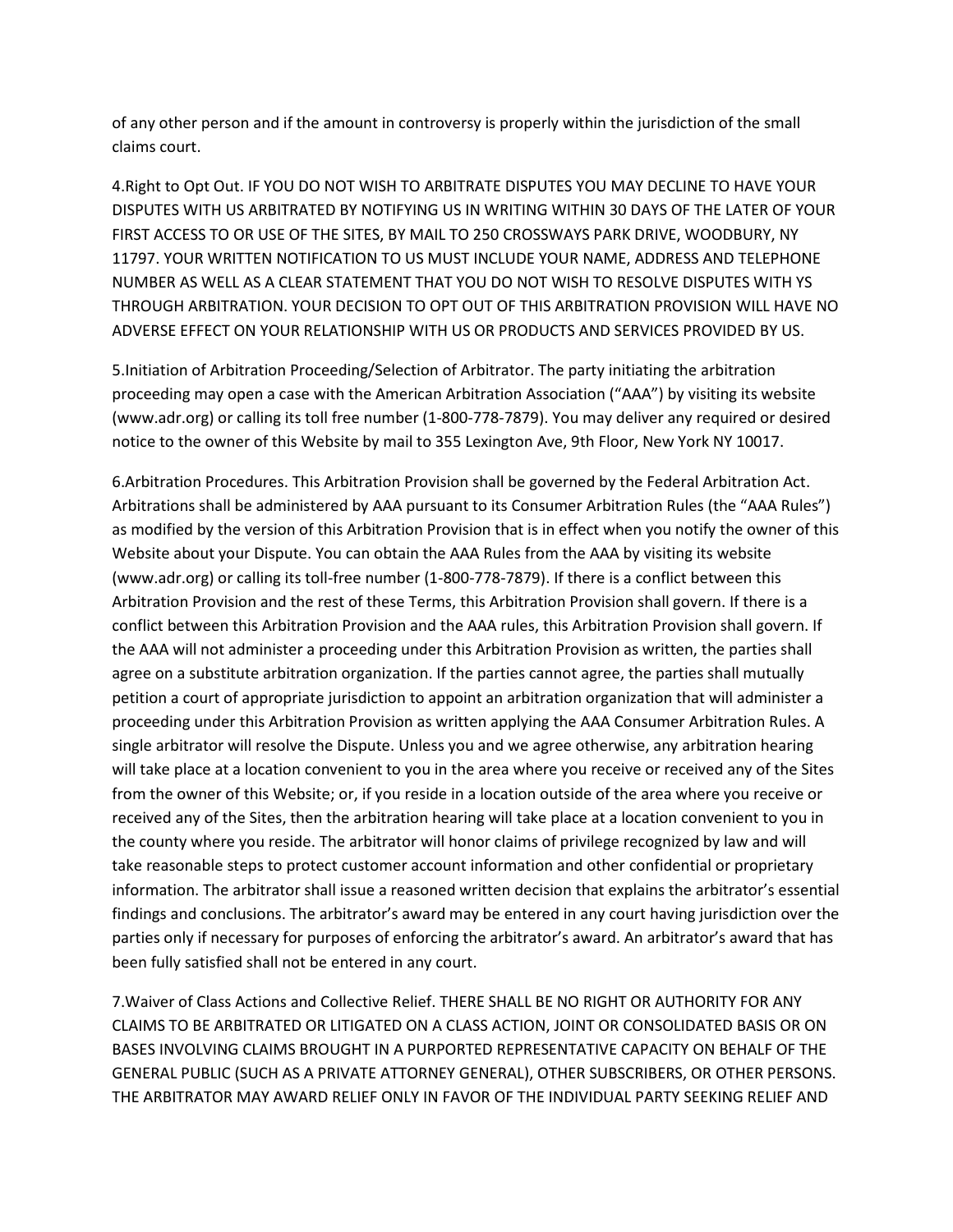ONLY TO THE EXTENT NECESSARY TO PROVIDE RELIEF WARRANTED BY THAT INDIVIDUAL PARTY'S CLAIM. THE ARBITRATOR MAY NOT AWARD RELIEF FOR OR AGAINST ANYONE WHO IS NOT A PARTY. THE ARBITRATOR MAY NOT CONSOLIDATE MORE THAN ONE PERSON'S CLAIMS, AND MAY NOT OTHERWISE PRESIDE OVER ANY FORM OF A REPRESENTATIVE OR CLASS PROCEEDING. THIS WAIVER OF CLASS ACTIONS AND COLLECTIVE RELIEF IS AN ESSENTIAL PART OF THIS ARBITRATION PROVISION AND CANNOT BE SEVERED FROM IT. THE REMAINING PORTIONS OF THIS ARBITRATION PROVISION ARE NOT ESSENTIAL PARTS OF THIS ARBITRATION PROVISION AND CAN BE SEVERED FROM IT BY A COURT OF COMPETENT JURISDICTION.

8.Arbitration Fees and Costs. If your claim seeks more than \$75,000 in the aggregate, the payment of the AAA's fees and costs will be governed by the AAA rules. If your claims seek less than \$75,000 in the aggregate, the payment of the AAA's fees and costs will be our responsibility. However, if the arbitrator finds that your Dispute was frivolous or brought for an improper purpose (as measured by the standards set forth in Federal Rule of Civil Procedure 11(b)), the payment of the AAA's fees and costs shall be governed by the AAA Rules and you shall reimburse us for all fees and costs that were your obligation to pay under the AAA Rules. You may hire an attorney to represent you in arbitration. You are responsible for your attorneys' fees and additional costs and may only recover your attorneys' fees and costs in the arbitration to the extent that you could in court if the arbitration is decided in your favor. Notwithstanding anything in this Arbitration Provision to the contrary, we will pay all fees and costs that it is required by law to pay.

9.Continuation. This Arbitration Provision will survive the termination or expiration of these Terms.

# **Limitation on Time to File Claims**

TO THE EXTENT PERMITTED BY LAW, ANY CAUSE OF ACTION OR CLAIM YOU MAY HAVE ARISING OUT OF OR RELATING TO THESE TERMS OF USE OR THE WEBSITE MUST BE COMMENCED WITHIN ONE (1) YEAR AFTER THE CAUSE OF ACTION ACCRUES; OTHERWISE, SUCH CAUSE OF ACTION OR CLAIM IS PERMANENTLY BARRED.

### **Waiver and Severability**

No waiver by the Company of any term or condition set out in these Terms of Use shall be deemed a further or continuing waiver of such term or condition or a waiver of any other term or condition, and any failure of the Company to assert a right or provision under these Terms of Use shall not constitute a waiver of such right or provision.

If any provision of these Terms of Use is held by a court or other tribunal of competent jurisdiction to be invalid, illegal, or unenforceable for any reason, such provision shall be eliminated or limited to the minimum extent such that the remaining provisions of the Terms of Use will continue in full force and effect.

### **Entire Agreement**